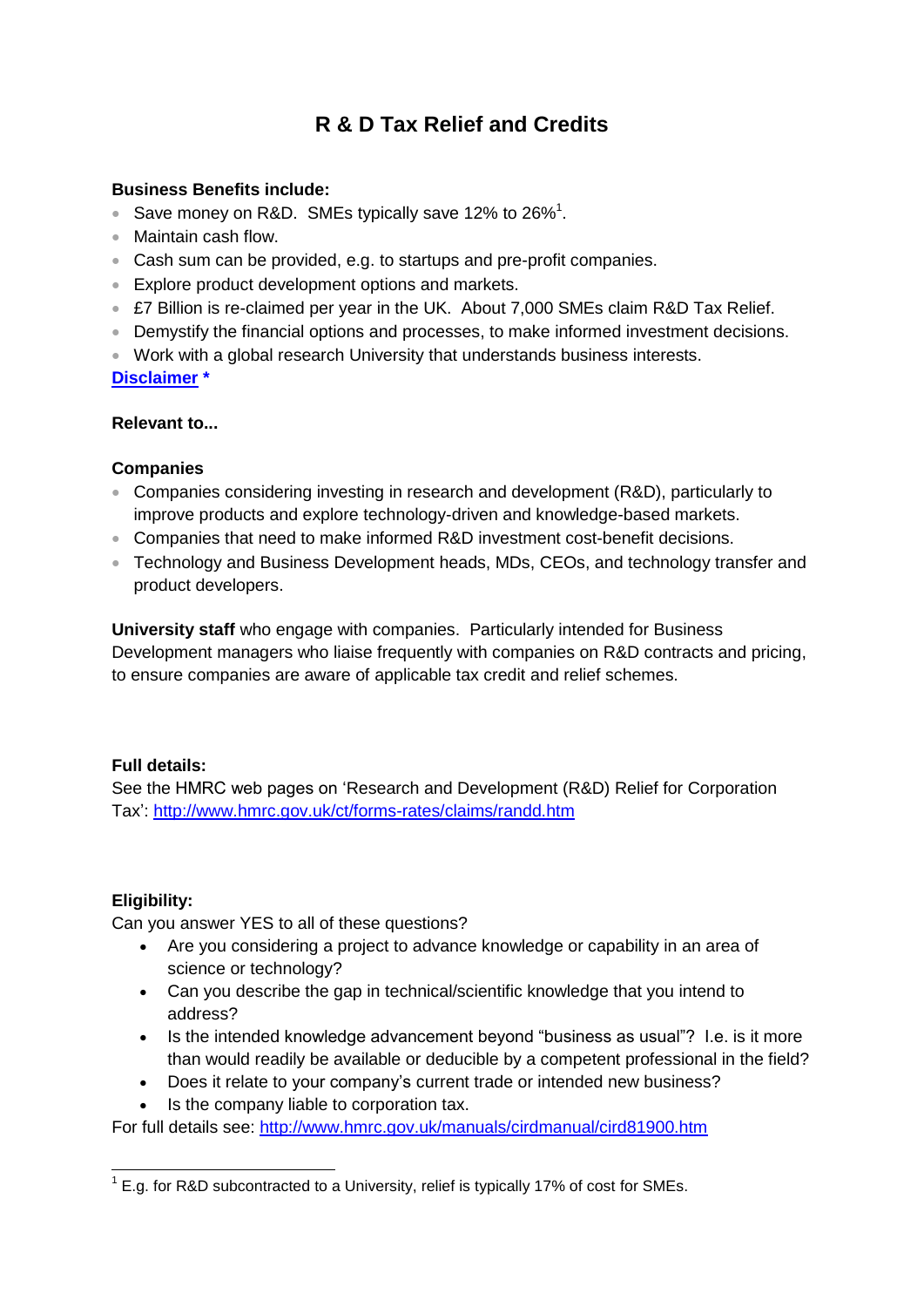#### **Ineligible:**

- Anything peripheral to the pure science and technology. E.g. research into economics, behavioural economics, business management, marketing or training, may enhance sales or profitability, but are not qualifying scientific or technological advancements.
- Arts, humanities, and social sciences R&D.

# **Objective:**

HMRC describes the policy objective as: "To improve the overall competitiveness of the UK tax system for R&D companies by increasing the incentive for SMEs to carry out R&D, increasing R&D and innovation in the UK."<sup>2</sup>

**Examples** of the kind of R&D for which companies obtain tax relief:

- Any product development
- Computer software or hardware
- Medical devices or drug discovery
- Sensors / detectors or imaging
- Materials, aerodynamic improvements, motors, engines, turbine blades
- Geological techniques
- Energy generation and storage, fuels, carbon capture technologies.

## **Myths about R&D Tax Relief and Tax Credits:**

- Too complicated, or not worth the effort
- It only applies to companies that already focus on research
- It doesn't apply to companies in start-up phase
- You cannot get grants and also get R&D tax relief
- Subcontractors do not benefit
- It only applies if you already pay corporation tax

## **Related opportunities:**

R&D investment could increase a company's likelihood of generating profitable patents. Patent-derived profits receive similar governmental tax incentives and benefits.

**Patent Box** tax relief is worth 8% of a company's patent-derived profit this year, rising to 9% next tax year. See:<http://www.hmrc.gov.uk/ct/forms-rates/claims/patent-box.htm> Patent Box enables companies to apply for a lower rate of Corporation Tax on profits earned from patented inventions and some other innovations.

This tax relief has been phased in: from 1Apr14, 70% of such profit was subject to the lower rate of Corporation Tax (10% tax, compared with the current standard rate of 20%). It applied to 80% of such profit from 1Apr15, 90% from 1Apr16, and to 100% of patent-derived profit from 1Apr17 if the scheme remains.

 2 [http://webarchive.nationalarchives.gov.uk/20131002124349/http://www.hmrc.gov.uk/budget2011/tiin6157.pdf](http://webarchive.nationalarchives.gov.uk/20131002124349/http:/www.hmrc.gov.uk/budget2011/tiin6157.pdf)